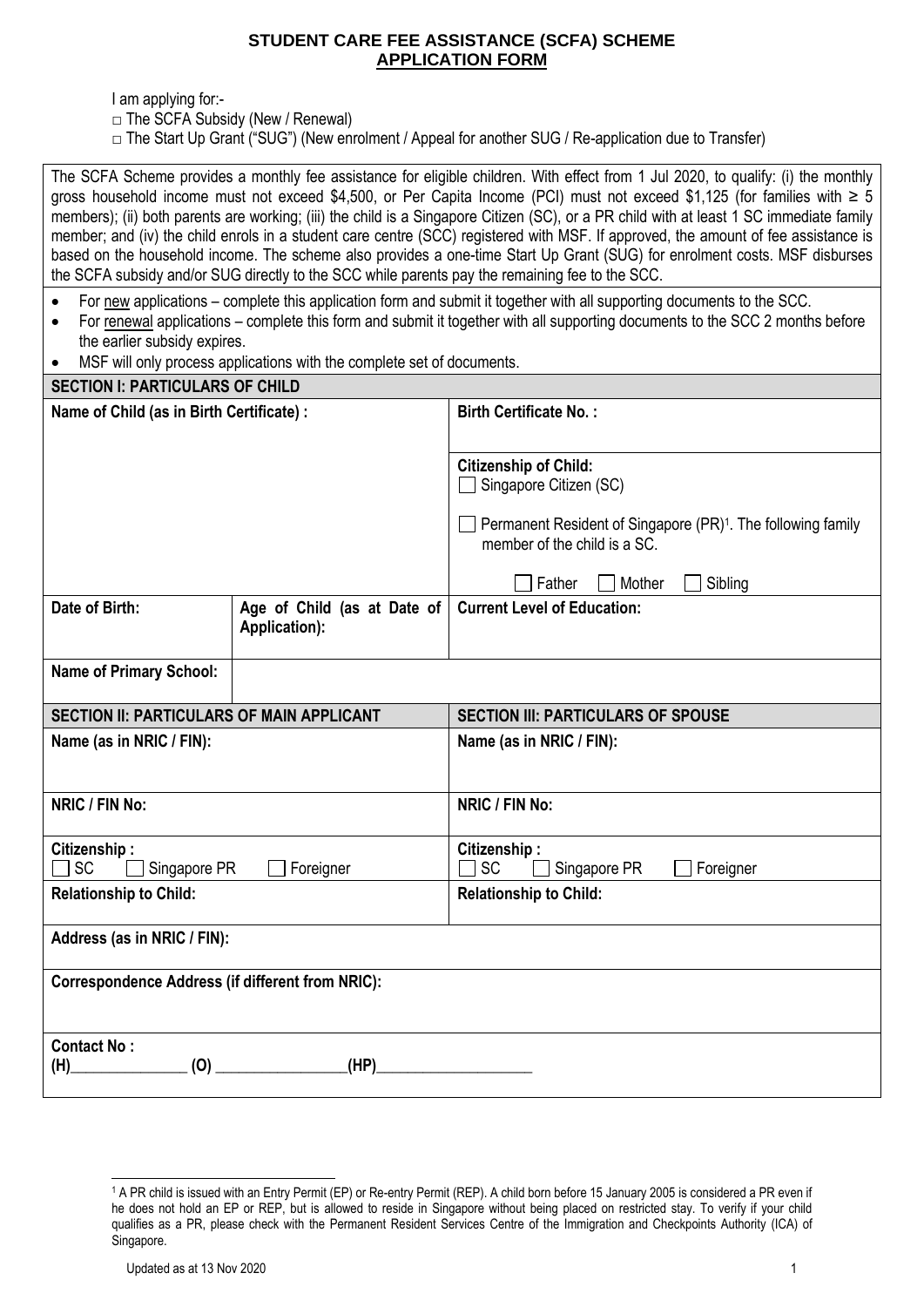| <b>Employment Status of Main Applicant:</b><br>Employed (working at least 56 hours per month)<br>Looking for work<br>Not working (Retiree)<br>Not working (Student)<br>Not working (Permanently medically unfit for work)<br>Not working (Temporarily unfit for work $-$ MC $\leq$ 3 months)<br>Not working (Temporarily unfit for work $-$ MC $>$ 3 months)<br>Caregiver for elderly parent(s)<br>Undergoing training<br>Self-employed<br>Serving NS<br>Other, please specify: _ |                                                                                                                                                                                                  |                                                                                                                                                                                                                                                             | <b>Employment Status of Spouse:</b><br>Employed (working at least 56 hours per month)<br>Looking for work<br>Not working (Retiree)<br>Not working (Student)<br>Not working (Permanently medically unfit for work)<br>Not working (Temporarily unfit for work $- MC \leq 3$ months)<br>Not working (Temporarily unfit for work $-$ MC $>$ 3 months)<br>Caregiver for elderly parent(s)<br>Undergoing training<br>Self-employed<br>Serving NS<br>Other, please specify: _ |                                                                                                                    |    |
|-----------------------------------------------------------------------------------------------------------------------------------------------------------------------------------------------------------------------------------------------------------------------------------------------------------------------------------------------------------------------------------------------------------------------------------------------------------------------------------|--------------------------------------------------------------------------------------------------------------------------------------------------------------------------------------------------|-------------------------------------------------------------------------------------------------------------------------------------------------------------------------------------------------------------------------------------------------------------|-------------------------------------------------------------------------------------------------------------------------------------------------------------------------------------------------------------------------------------------------------------------------------------------------------------------------------------------------------------------------------------------------------------------------------------------------------------------------|--------------------------------------------------------------------------------------------------------------------|----|
| <b>Marital Status:</b><br>Single<br>Married<br>Widowed<br>Separated<br>Divorced                                                                                                                                                                                                                                                                                                                                                                                                   |                                                                                                                                                                                                  | <b>Type of Accommodation</b><br>HDB 1/2/3/4/5-rm<br><b>HDB</b> Exec<br><b>HDB Studio Apartment</b><br>Condominium/Private Apartment<br><b>Landed Property</b><br><b>Crisis Shelter</b><br><b>Transitional Shelter</b><br>Institution<br>Homeless<br>Others: |                                                                                                                                                                                                                                                                                                                                                                                                                                                                         | <b>Accomodation Status:</b><br>Rented<br>Purchased<br>Living with relatives<br>Others:                             |    |
| SECTION IV: PARTICULARS OF IMMEDIATE FAMILY MEMBERS <sup>2</sup> LIVING WITH THE MAIN APPLICANT<br>List immediate family members who are<br>(a) not working, or do not have any source of income: e.g., great grandparents, grandparents or children and<br>(b) living at the same address as the Main Applicant                                                                                                                                                                  |                                                                                                                                                                                                  |                                                                                                                                                                                                                                                             |                                                                                                                                                                                                                                                                                                                                                                                                                                                                         |                                                                                                                    |    |
|                                                                                                                                                                                                                                                                                                                                                                                                                                                                                   | <b>Name of Immediate Family</b><br>Members (with no income)                                                                                                                                      | <b>Date of Birth</b>                                                                                                                                                                                                                                        | <b>Relationship to</b><br><b>Child</b>                                                                                                                                                                                                                                                                                                                                                                                                                                  | <b>Employment Status</b><br>(retired/ unemployed/ undergoing training/<br>looking for work/ serving NS/ schooling) |    |
| 1                                                                                                                                                                                                                                                                                                                                                                                                                                                                                 |                                                                                                                                                                                                  |                                                                                                                                                                                                                                                             |                                                                                                                                                                                                                                                                                                                                                                                                                                                                         |                                                                                                                    |    |
| 2                                                                                                                                                                                                                                                                                                                                                                                                                                                                                 |                                                                                                                                                                                                  |                                                                                                                                                                                                                                                             |                                                                                                                                                                                                                                                                                                                                                                                                                                                                         |                                                                                                                    |    |
| 3                                                                                                                                                                                                                                                                                                                                                                                                                                                                                 |                                                                                                                                                                                                  |                                                                                                                                                                                                                                                             |                                                                                                                                                                                                                                                                                                                                                                                                                                                                         |                                                                                                                    |    |
| 4                                                                                                                                                                                                                                                                                                                                                                                                                                                                                 |                                                                                                                                                                                                  |                                                                                                                                                                                                                                                             |                                                                                                                                                                                                                                                                                                                                                                                                                                                                         |                                                                                                                    |    |
| 5                                                                                                                                                                                                                                                                                                                                                                                                                                                                                 |                                                                                                                                                                                                  |                                                                                                                                                                                                                                                             |                                                                                                                                                                                                                                                                                                                                                                                                                                                                         |                                                                                                                    |    |
|                                                                                                                                                                                                                                                                                                                                                                                                                                                                                   |                                                                                                                                                                                                  |                                                                                                                                                                                                                                                             |                                                                                                                                                                                                                                                                                                                                                                                                                                                                         |                                                                                                                    |    |
| 6                                                                                                                                                                                                                                                                                                                                                                                                                                                                                 |                                                                                                                                                                                                  |                                                                                                                                                                                                                                                             |                                                                                                                                                                                                                                                                                                                                                                                                                                                                         |                                                                                                                    |    |
| 7                                                                                                                                                                                                                                                                                                                                                                                                                                                                                 |                                                                                                                                                                                                  |                                                                                                                                                                                                                                                             |                                                                                                                                                                                                                                                                                                                                                                                                                                                                         |                                                                                                                    |    |
| 8                                                                                                                                                                                                                                                                                                                                                                                                                                                                                 |                                                                                                                                                                                                  |                                                                                                                                                                                                                                                             |                                                                                                                                                                                                                                                                                                                                                                                                                                                                         |                                                                                                                    |    |
| incentives)                                                                                                                                                                                                                                                                                                                                                                                                                                                                       | SECTION V: MONTHLY GROSS HOUSEHOLD INCOME OF MAIN APPLICANT AND SPOUSE<br>(Note: Gross income refers to income before CPF deduction, inclusive of regular overtime pay, allowances, commissions, |                                                                                                                                                                                                                                                             |                                                                                                                                                                                                                                                                                                                                                                                                                                                                         |                                                                                                                    |    |
|                                                                                                                                                                                                                                                                                                                                                                                                                                                                                   | (A) Monthly Gross Income of Main Applicant                                                                                                                                                       |                                                                                                                                                                                                                                                             |                                                                                                                                                                                                                                                                                                                                                                                                                                                                         |                                                                                                                    | \$ |
|                                                                                                                                                                                                                                                                                                                                                                                                                                                                                   | (B) Monthly Gross Income of Spouse                                                                                                                                                               |                                                                                                                                                                                                                                                             |                                                                                                                                                                                                                                                                                                                                                                                                                                                                         |                                                                                                                    | \$ |
|                                                                                                                                                                                                                                                                                                                                                                                                                                                                                   | <b>SECTION VI : OTHER INCOME (if applicable)</b>                                                                                                                                                 |                                                                                                                                                                                                                                                             |                                                                                                                                                                                                                                                                                                                                                                                                                                                                         |                                                                                                                    |    |
|                                                                                                                                                                                                                                                                                                                                                                                                                                                                                   | Income from rent <sup>3</sup>                                                                                                                                                                    |                                                                                                                                                                                                                                                             |                                                                                                                                                                                                                                                                                                                                                                                                                                                                         |                                                                                                                    | \$ |
|                                                                                                                                                                                                                                                                                                                                                                                                                                                                                   | Income from monthly commission earnings <sup>4</sup>                                                                                                                                             |                                                                                                                                                                                                                                                             |                                                                                                                                                                                                                                                                                                                                                                                                                                                                         |                                                                                                                    | \$ |

<sup>2</sup> "Immediate Family member" refers to anyone related to the Applicant by blood, marriage (including step-children and in-laws) or legal adoption.

<sup>&</sup>lt;sup>3</sup> This is income from renting out a room (or rooms) of the family home or other properties.

<sup>4</sup> Monthly commission earnings are based on the actual amount received per month or on the average earnings per month over 12 months (if the commission earnings are irregular).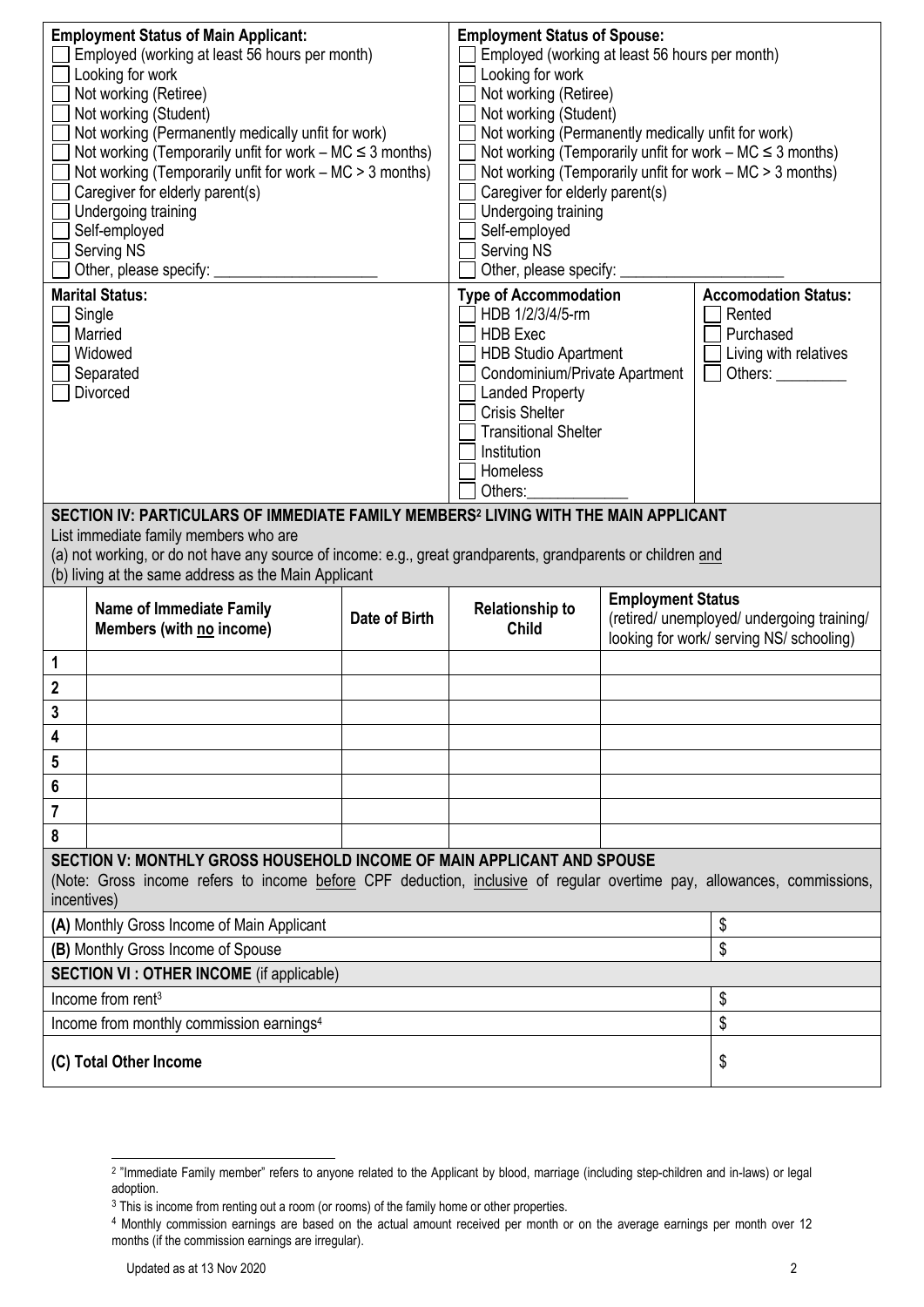# **SECTION VIIA: CONSENT / DECLARATION BY MAIN APPLICANT (MOTHER/ FATHER/ GUARDIAN)**

[*Note: Please read the Terms of Consent under Section VIII below before signing this portion]*

CONSENT FOR COLLECTION, USE AND DISCLOSURE OF PERSONAL INFORMATION FOR THE APPLICATION OR RENEWAL OF APPLICATION FOR THE SUBSIDY AND/OR THE START UP GRANT

1. I am the parent/legal guardian of the Child (whose Personal Information is set out in Section I above) who is under 21 years of age.

2. I understand that the Singapore Public Agencies and Participating Organisations require my Personal Information for the following operational and analytical purposes:

- (a) to verify my, my Child and Family's identity and relationship for the Subsidy and/or the Start Up Grant ("the Subsidies") and other Services or Scheme;
- (b) to determine my, my Child and Family's eligibility for the Subsidies and other Services or Scheme;
- (c) to provide me, my Child and Family with both or any of the Subsidies and other Services or Scheme; and
- (d) for data analysis, evaluation and policy-making, for the Subsidies and other Services or Scheme.

3. I consent and agree that the Singapore Public Agencies and Participating Organisations may collect, use and disclose my Personal Information, to the extent permitted by the Singapore Public Agencies and Participating Organisations, for the purposes stated in Paragraph 2. I also consent and agree to the disclosure of my Personal Information to law enforcement officers. I understand that my personal information will not be shared with non-participating agencies and organisations.

4. My consent remains valid until I withdraw it in writing. I accept that it will take up to 10 working days from the date of receipt before the withdrawal of consent takes place.

5. I have read and understood this consent form fully, including the Terms of Consent set out in Section VIII of this Application Form. I declare that the information that I have provided is accurate as at the time I sign this form.

6. This consent shall be governed by and construed in accordance with the laws of the Republic of Singapore.

### DECLARATION

7. I, the undersigned, declare that I have read and understood the content in Section VIIA of this Application Form. I confirm that the information that I have provided in Sections I, II, III, IV, V, VI is true and correct and I furnish the information knowing that I may be liable to criminal prosecution if I have stated any information that I know to be false or not believe to be true.

8. In the event my application is successful and my Child receives any of the Subsidies which I am applying for, I hereby acknowledge that I may also be liable to make full repayment to the Government of the Subsidies which were provided, should I be found to have provided false or inaccurate information in this form.

#### OTHER TERMS

9. I understand and agree to the following:-

i. It shall be my responsibility to stay employed<sup>5</sup> to continue to enjoy the Subsidies for my Child. If I am unemployed and intend to seek employment, the onus is on me to actively seek employment.

ii. (only applicable to applications for the Start Up Grant) The Start Up Grant shall only be given once to my Child, and any subsequent applications shall be assessed and granted only in MSF's sole discretion.

iii. In order to continue enjoying the relevant monthly Subsidy, I must ensure that my Child attends at least 30% (June and December) and 50% (Other Calendar months) of the number of days in which the SCC operates per month. If my Child does not meet the minimum attendance rate, the Subsidy paid for the relevant month may be refunded to MSF and I am liable to pay the full SCC monthly fee.

iv. I shall provide the SCC with a one-month notice before withdrawing my Child from the SCC.

|                               | Name:            |              |
|-------------------------------|------------------|--------------|
| (Signature of Main Applicant) | Date of Consent: | (DD/MM/YYYY) |

5 i.e. to be engaged under a contract of service and receive a salary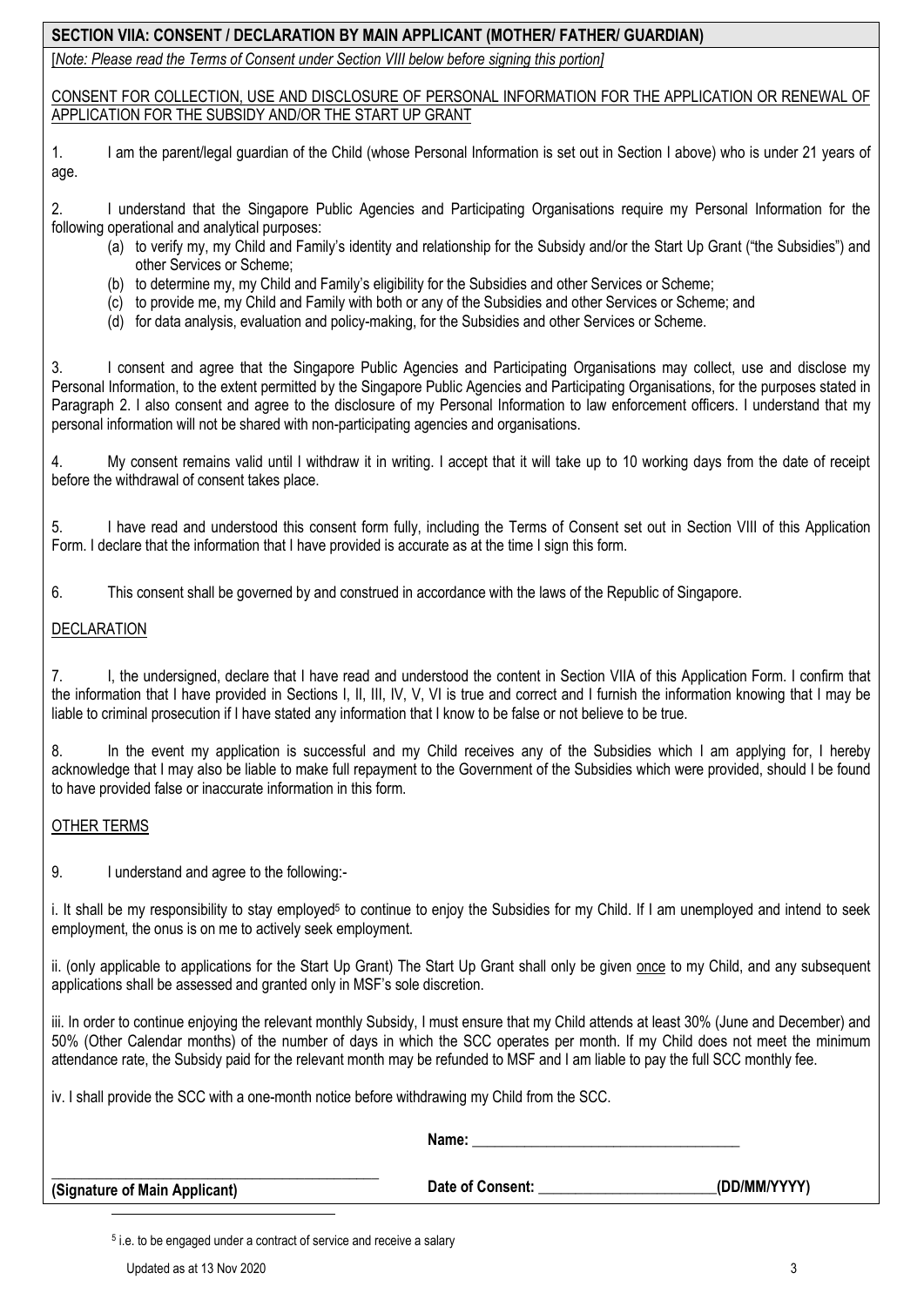# **SECTION VIIB: CONSENT/DECLARATION BY MAIN APPLICANT'S SPOUSE / OTHERS**

[*Note: Please read the Terms of Consent under Section VIII below before signing this portion]*

CONSENT FOR COLLECTION, USE AND DISCLOSURE OF PERSONAL INFORMATION FOR THE APPLICATION OR RENEWAL OF APPLICATION FOR THE SUBSIDY AND/OR THE START UP GRANT

1. I am the Spouse/  $\qquad \qquad$  of the Main Applicant and my Personal Information is set out in Section III above.

2. I understand that the Singapore Public Agencies and Participating Organisations require my Personal Information for the following operational and analytical purposes:

- (a) to verify my, my Child and Family's identity and relationship for the Subsidy and/or the Start Up Grant ("the Subsidies") and other Services or Scheme;
- (b) to determine my, my Child and Family's eligibility for the Subsidies and other Services or Scheme;
- (c) to provide me, my Child and Family with both or any of the Subsidies and other Services or Scheme; and
- (d) for data analysis, evaluation and policy-making, for the Subsidies and other Services or Scheme.

3. I consent and agree that the Singapore Public Agencies and Participating Organisations may collect, use and disclose my Personal Information, to the extent permitted by the Singapore Public Agencies and Participating Organisations, for the purposes stated in Paragraph 2. I also consent and agree to the disclosure of my Personal Information to law enforcement officers. I understand that my personal information will not be shared with non-participating agencies and organisations

4. My consent remains valid until I withdraw it in writing. I accept that it will take up to 10 working days from the date of receipt before the withdrawal of consent takes place.

5. I have read and understood this consent form fully, including the Terms of Consent set out in Section VIII of this Application Form. I declare that the information that I have provided is accurate as at the time I sign this form.

6. This consent shall be governed by and construed in accordance with the laws of the Republic of Singapore.

### DECLARATION

7. I, the undersigned, declare that I have read and understood the content in Section VIIB of this Application Form. I confirm that the information in Sections I, II, III, IV, V, VI is true and correct and I make this declaration knowing that I may be liable to criminal prosecution if I have stated any information that I know to be false or not believe to be true.

8. In the event my application is successful and the Child receives any of the Subsidies which I am applying for, I hereby acknowledge that I may also be liable to make full repayment to the Government of the Subsidies which were provided, should I be found to have provided false or inaccurate information in this form.

# OTHER TERMS

9. I understand and agree to the following:-

i. It shall be my responsibility to stay employed<sup>6</sup> to continue to enjoy the Subsidies for the Child. If I am unemployed and intend to seek employment, the onus is on me to actively seek employment.

ii. (only applicable to applications for the Start Up Grant) The Start Up Grant shall only be given once to the Child, and any subsequent applications shall be assessed and granted only in MSF's sole discretion.

iii. In order to continue enjoying the relevant monthly Subsidy, I must ensure that the Child attends at least 30% (June and December) and 50% (Other Calendar months) of the number of days in which the SCC operates per month. If the Child does not meet the minimum attendance rate, the Subsidy paid for the relevant month may be refunded to MSF and I am liable to pay the full SCC monthly fee.

iv. I shall provide the SCC with a one-month notice before withdrawing the Child from the SCC.

|                                         | Name:            |              |  |
|-----------------------------------------|------------------|--------------|--|
|                                         | Date of Consent: | (DD/MM/YYYY) |  |
| (Signature of Main Applicant's Spouse / |                  |              |  |

 $6$  i.e. to be engaged under a contract of service and receive a salary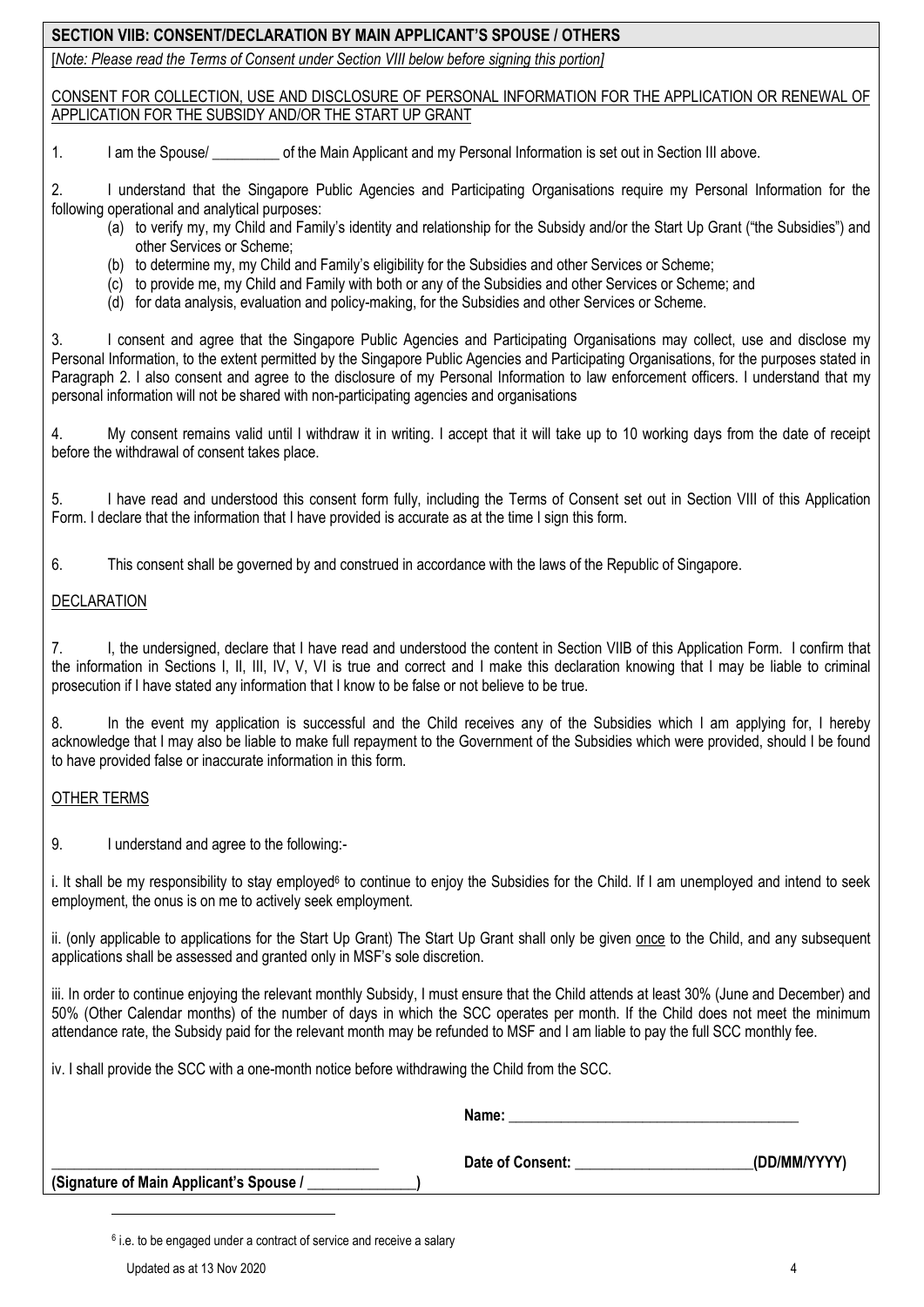#### **SECTION VIII: TERMS OF CONSENT**

### DEFINITIONS

- 1. I understand and agree that these terms used in the consent form have the following definitions:
	- a) "**Personal Information**" includes the following but is not limited to:
		- Demographic information (e.g. bio-data comprising name, NRIC/FIN number, address, date of birth, gender, nationality, ethnicity, family/household structure and relationships);
		- ii) Financial and social assistance data (e.g. financial and social assistance history, income supplements, assessments for eligibility/suitability and details of services by Participating Public Agencies and Participating Organisations comprising social services, community agencies; and social worker case reports);
		- iii) Medical and Health information (e.g. medical reports, functional assessment reports, healthcare bills and assistance, means-tests results on subsidy rates, medical condition, diagnosis and history);
		- iv) Housing information (e.g. electricity, gas and water utilities, details for home ownership, rental housing, open market HDB rental, details on ownership of private property);
		- v) Employment and training information (e.g. current and past employment details, last drawn salary, training subsidies, business ownership);
		- vi) Education information (e.g. schooling records, pre-school enrolment, bursaries, tuition);
		- vii) Financial data (e.g. source of income, maintenance information, insurance coverage, bank account details such as balance, transactions, number of savings and current accounts);
		- viii) My income information (e.g. last drawn salary);
		- ix) Information relating to and derived from my CPF Account(s) and CPF contributions (e.g. CPF Account(s) balance, CPF contribution details, CPF lumpsum withdrawal details, CPF monthly pay-outs,);
		- x) Information relating to my participation in any scheme administered by the CPF Board (e.g. Dependent Protection Scheme, Silver Support Scheme, CPF Investment Scheme, CPF amount used for housing); and
		- xi) Other relevant information (e.g. immigration records, criminal offences, credit reports, and other information provided by me for the evaluation and administration of social services and public assistance schemes).
	- b) "**Family**" refers to anyone related to me by blood, marriage (including step-children and in-laws) or legal adoption, whether or not they live together with me.
	- c) "**Services or Scheme**" refer to services or programmes provided by any Singapore Public Agency or Participating Organisation, to support and render assistance to individuals and/or households, including:
		- i) healthcare, mental health, social development and support, family development and support, early childhood development, aged care, childcare, education, employment, housing, social assistance, pro-active outreach to assess eligibility, case assessment, case coordination and counselling services and scheme; and
		- ii) any form of financial assistance such as subsidies, grants, waivers, exemptions, tax reliefs, vouchers or bursaries.
	- d) **"Singapore Public Agencies"** includes, (a) the Government, including any ministry, department, agency, or organ of State, (b) any tribunal appointed under any written law, (c) any statutory body, but excludes a Town Council established under section 4 of the Town Councils Act (Cap. 329A);
	- e) "**Participating Organisations**" refer to any organisation which has been authorised by a Singapore Public Agency to provide the Student Care Fee Assistance scheme, or other Services or Scheme.
- 2. This consent shall be governed by and construed in accordance with the laws of the Republic of Singapore.

# MORE INFORMATION

3. The list of Singapore Public Agencies and Participating Organisations can be found at [www.msf.gov.sg/datamanagement.](http://www.msf.gov.sg/datamanagement)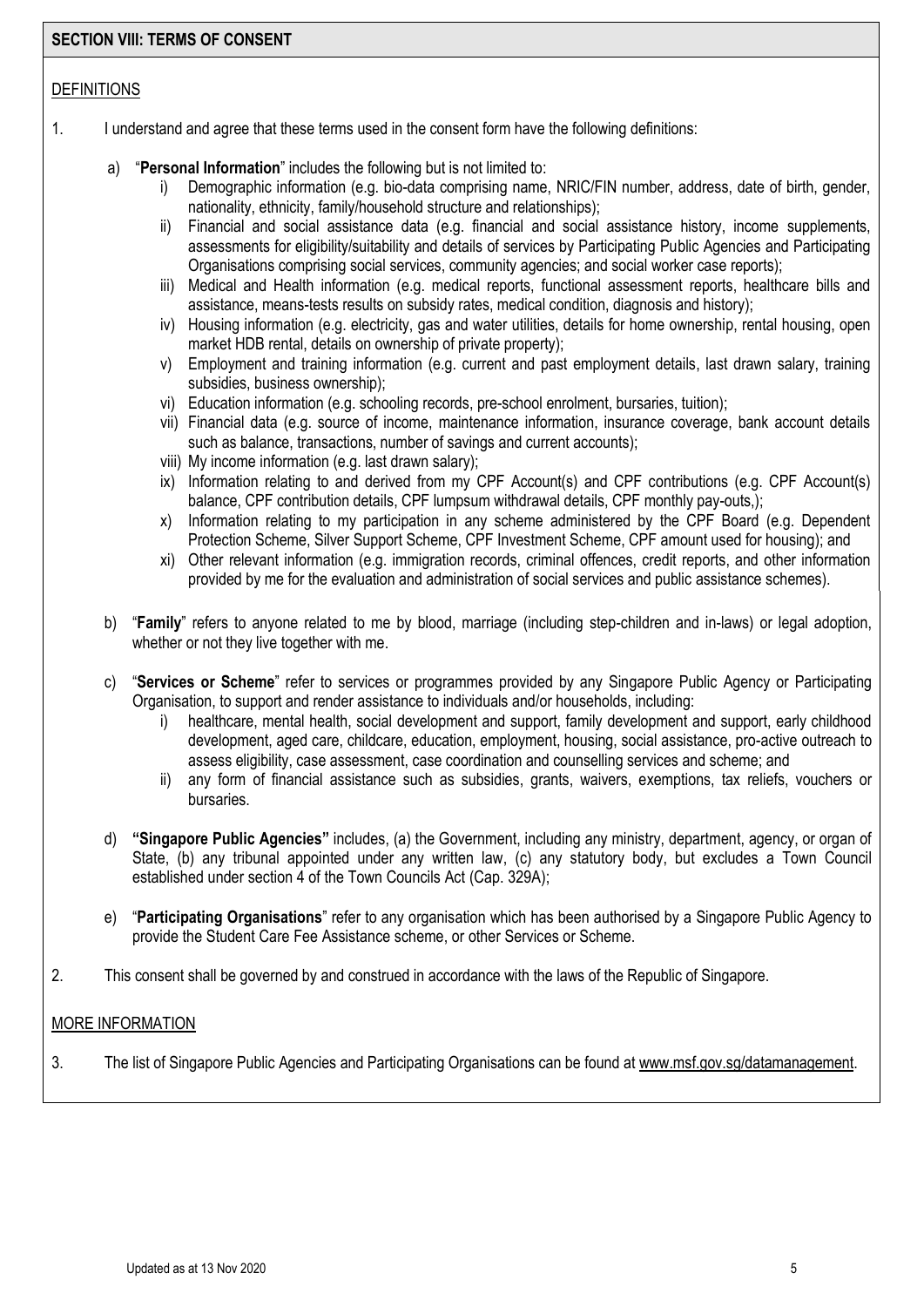| SECTION IX: DETAILS OF SCFA SUBSIDY AND START UP GRANT<br>(Note: To be completed by the SCC)                                                                                                                                                                                                                                                                                                                                                                                      |    |                           |  |  |
|-----------------------------------------------------------------------------------------------------------------------------------------------------------------------------------------------------------------------------------------------------------------------------------------------------------------------------------------------------------------------------------------------------------------------------------------------------------------------------------|----|---------------------------|--|--|
| Date of Child's Admission into the Student Care Centre ("SCC"):<br>Monthly Student Care Fee (inclusive GST, if applicable)<br>$\begin{picture}(20,10) \put(0,0){\line(1,0){10}} \put(15,0){\line(1,0){10}} \put(15,0){\line(1,0){10}} \put(15,0){\line(1,0){10}} \put(15,0){\line(1,0){10}} \put(15,0){\line(1,0){10}} \put(15,0){\line(1,0){10}} \put(15,0){\line(1,0){10}} \put(15,0){\line(1,0){10}} \put(15,0){\line(1,0){10}} \put(15,0){\line(1,0){10}} \put(15,0){\line(1$ |    |                           |  |  |
| Application Period for Subsidy:                                                                                                                                                                                                                                                                                                                                                                                                                                                   |    |                           |  |  |
| $\begin{picture}(150,10) \put(0,0){\vector(1,0){10}} \put(15,0){\vector(1,0){10}} \put(15,0){\vector(1,0){10}} \put(15,0){\vector(1,0){10}} \put(15,0){\vector(1,0){10}} \put(15,0){\vector(1,0){10}} \put(15,0){\vector(1,0){10}} \put(15,0){\vector(1,0){10}} \put(15,0){\vector(1,0){10}} \put(15,0){\vector(1,0){10}} \put(15,0){\vector(1,0){10}} \put(15,0){\vector($                                                                                                       |    |                           |  |  |
|                                                                                                                                                                                                                                                                                                                                                                                                                                                                                   |    |                           |  |  |
| Applying for Start Up Grant $\Box$ Yes $\Box$ No                                                                                                                                                                                                                                                                                                                                                                                                                                  |    |                           |  |  |
| Has the Child received the Start Up Grant before? $\Box$ Yes $\Box$ No                                                                                                                                                                                                                                                                                                                                                                                                            |    |                           |  |  |
| Breakdown of Start Up Grant (inclusive GST, if applicable) (Capped at \$400)                                                                                                                                                                                                                                                                                                                                                                                                      |    |                           |  |  |
| 1. Registration fee (if applicable)                                                                                                                                                                                                                                                                                                                                                                                                                                               |    | $\boldsymbol{\mathsf{S}}$ |  |  |
|                                                                                                                                                                                                                                                                                                                                                                                                                                                                                   |    |                           |  |  |
| 2. Deposit (equivalent to one month's fees. This amount shall be held by MSF and disbursed to the SCC<br>if the Child withdraws without providing 1 month's notice)                                                                                                                                                                                                                                                                                                               |    | \$                        |  |  |
| 3. Insurance <sup>7</sup> (one-off annually, for group insurance plans only)                                                                                                                                                                                                                                                                                                                                                                                                      |    | $\mathsf{\$}$             |  |  |
| 4. Uniform/ physical education attire (to estimate the cost of attire which a Child would need, up to a 3<br>day period, if applicable)                                                                                                                                                                                                                                                                                                                                           | \$ |                           |  |  |
| <b>Total</b>                                                                                                                                                                                                                                                                                                                                                                                                                                                                      | \$ |                           |  |  |
| Total to be paid to SCC (LESS Deposit)                                                                                                                                                                                                                                                                                                                                                                                                                                            |    | \$                        |  |  |
| <b>SECTION X: SCC PARTICULARS</b><br>(Note: To be completed by SCC)                                                                                                                                                                                                                                                                                                                                                                                                               |    |                           |  |  |
| Name of SCC:                                                                                                                                                                                                                                                                                                                                                                                                                                                                      |    |                           |  |  |
|                                                                                                                                                                                                                                                                                                                                                                                                                                                                                   |    |                           |  |  |
|                                                                                                                                                                                                                                                                                                                                                                                                                                                                                   |    |                           |  |  |
|                                                                                                                                                                                                                                                                                                                                                                                                                                                                                   |    |                           |  |  |
|                                                                                                                                                                                                                                                                                                                                                                                                                                                                                   |    |                           |  |  |
| Address of SCC:                                                                                                                                                                                                                                                                                                                                                                                                                                                                   |    |                           |  |  |
|                                                                                                                                                                                                                                                                                                                                                                                                                                                                                   |    |                           |  |  |
|                                                                                                                                                                                                                                                                                                                                                                                                                                                                                   |    |                           |  |  |
|                                                                                                                                                                                                                                                                                                                                                                                                                                                                                   |    |                           |  |  |
|                                                                                                                                                                                                                                                                                                                                                                                                                                                                                   |    |                           |  |  |
| <b>Bank Details</b>                                                                                                                                                                                                                                                                                                                                                                                                                                                               |    |                           |  |  |
|                                                                                                                                                                                                                                                                                                                                                                                                                                                                                   |    |                           |  |  |
|                                                                                                                                                                                                                                                                                                                                                                                                                                                                                   |    |                           |  |  |
|                                                                                                                                                                                                                                                                                                                                                                                                                                                                                   |    |                           |  |  |
|                                                                                                                                                                                                                                                                                                                                                                                                                                                                                   |    |                           |  |  |
|                                                                                                                                                                                                                                                                                                                                                                                                                                                                                   |    |                           |  |  |
|                                                                                                                                                                                                                                                                                                                                                                                                                                                                                   |    |                           |  |  |
|                                                                                                                                                                                                                                                                                                                                                                                                                                                                                   |    |                           |  |  |
|                                                                                                                                                                                                                                                                                                                                                                                                                                                                                   |    |                           |  |  |
|                                                                                                                                                                                                                                                                                                                                                                                                                                                                                   |    |                           |  |  |
|                                                                                                                                                                                                                                                                                                                                                                                                                                                                                   |    |                           |  |  |
|                                                                                                                                                                                                                                                                                                                                                                                                                                                                                   |    |                           |  |  |
|                                                                                                                                                                                                                                                                                                                                                                                                                                                                                   |    |                           |  |  |

<sup>7</sup> This claim is not applicable for School-based Centre Operators.